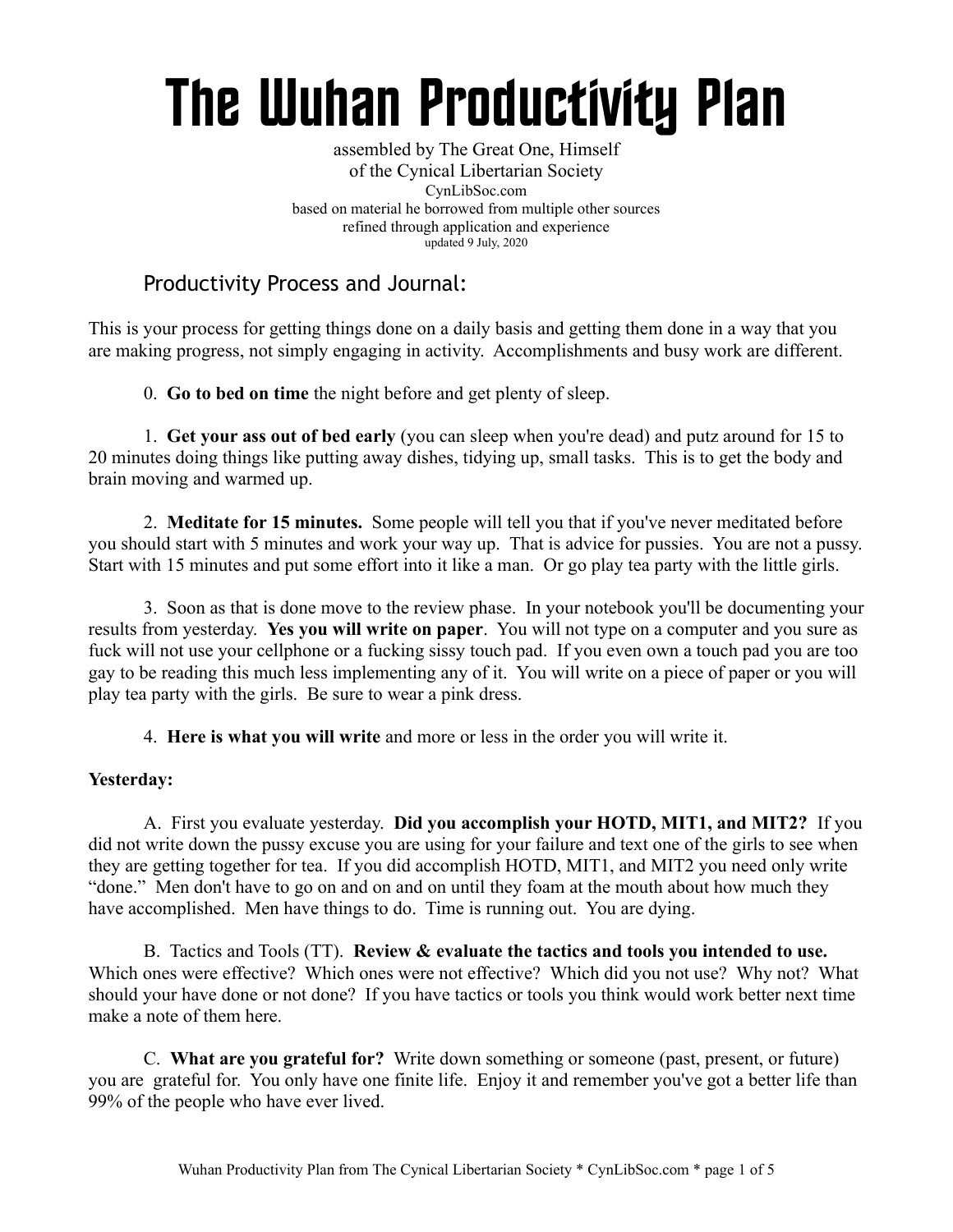D. **Write down at least one success you had yesterday.** If you have more than one list them all. This shouldn't be related to your HOTD, MIT1 or MIT2. You are suppose to do those anyhow. Every day you have success. You likely over look them because you are focusing on the negative. Train yourself to notice and build upon your success in addition to noticing and learning from your failures.

E. Internet Distraction Level (IDL). **Write down how distracted you were by the internet, social media, your cell phone, texting, all that technology related shit** that is 90% a waste of your finite life. Use a scale of 1 to 10. One means you didn't even turn on your computer or cell phone (yes, you cell phone can be turned off). Ten means you spent the day fucking around on Facebook and giving attention to Instagram thots. This isn't an essay. Write "IDL =" then write a number from 1 to 10. Done.

F. **What Distracted My Plans** (WDMP). Did something(s) happen that diverted you from your plans for the day and caused you to not accomplish your HOTD, MIT1, and MIT2? Did you accomplish your missions in spite of being diverted by something else? What was that distraction? Write it down. Is there a way you can prevent that distraction from getting in your way again? Write that idea down.

#### **Today:**

A. Now you plan for today. **You will write down your Highlight Of The Day (HOTD) and the two Most Important Tasks (MIT1 and MIT2) of the day.** These are three things you will get done today. No matter what. No. Matter. What. Your only excuse is death (your death) or you got a sex change operation and became a girl in which case you no longer have to do anything. You can sit on the couch getting fat romancing your smartphone while beta-male white knights throw their desperate digital attention at you.

Your HOTD should meet one of the following criteria: **Urgency** - what **needs** to get done. **Satisfaction** - what you **want** to get done. **Joy** - what you **enjoy** doing.

Your MIT1 and MIT2 are things that **need** to get done.

**When setting your HOTD, MIT1, and MIT2 ask yourself "Why am I doing this?"** Make sure you have a good reason.

B. Why HOTD? **Write down why your HOTD is a highlight.** Your HOTD should be just that. The highlight of your day. The most important thing in your day. More important than anything else. So important that you are going to make it happen no matter what. Why is it so important to you? This isn't a 500 word essay. If you can't sum up why it's important in 20 words or less you do not have clarity of intention.

**Do not write down why your MIT1 and MIT2 are important.** That should be evident. If it's not evident it's not important try again.

C. Tactics and Tools. **What TT are you going to use today in order to accomplish HOTD, MIT1, and MIT2?** Write them down.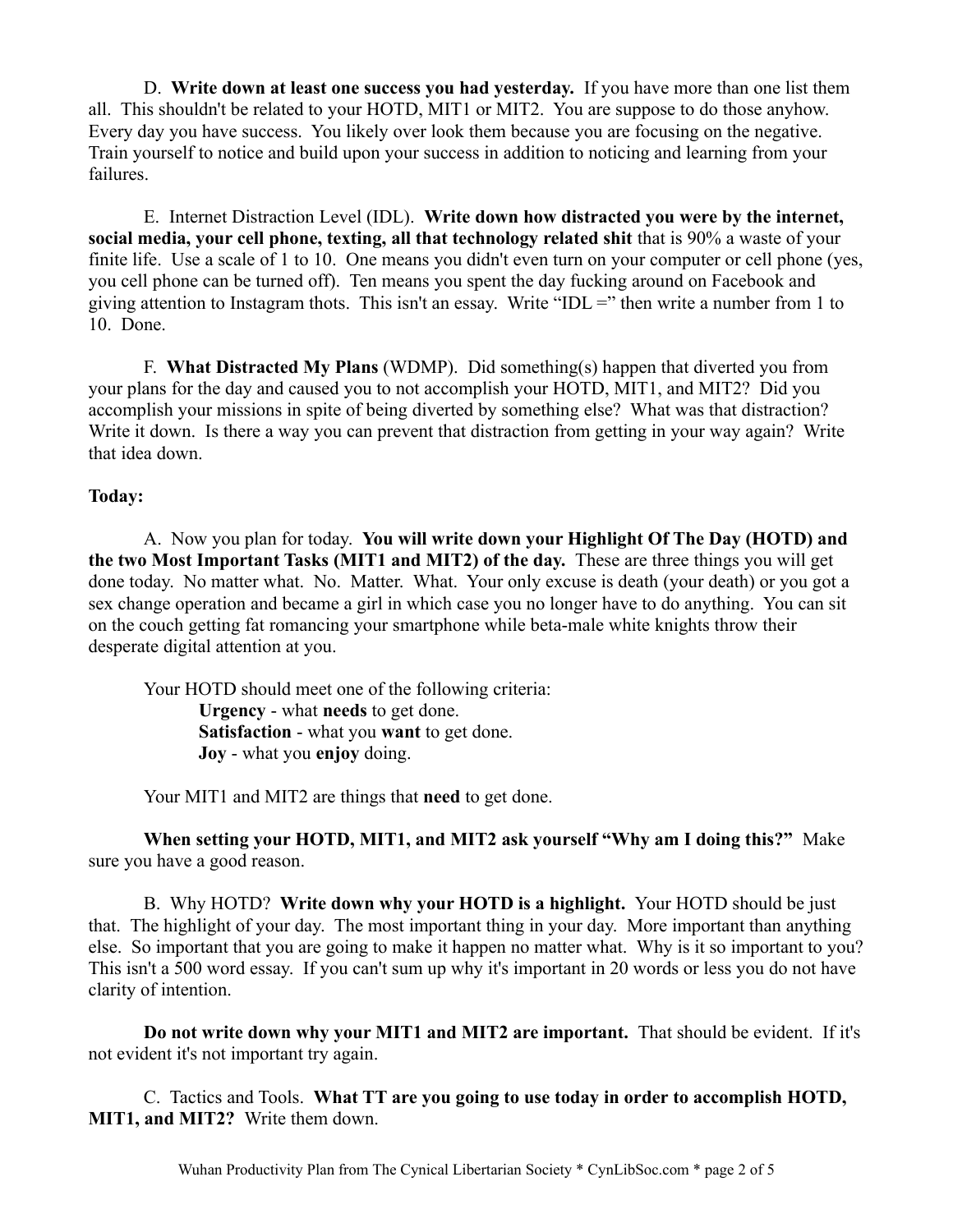D. You're done writing. This should take no more than 15 minutes. **Now get you ass moving.** You know what you have to do (HOTD, MIT1, MIT2). You know why your HOTD is important. You know what tactics and tools you are going to use to accomplish your missions. You're going to stay the fuck off your cellphone. The girls are gonna have to tea party without you today because **you have shit to do**. If you fail today you can hang with the girls tomorrow.

## Physical Fitness and Health Process and Journal:

0. Yes. You will write this stuff down each day. You must track what is happening to change what is happening. Here are things you will write about. Write as much or as little is needed for you to track success, failure, and opportunities. This in not about your feelz nor does it need to be long winded. Over time you will figure out what you need to tack and not track.

**I. Morning.** Sometime within the first 4 hours of your day:

1. **Sleep** - How fast did you fall asleep last night? How did you sleep last night? Did you wake up any time during the night? Why?

2. **Waking** - What time did you wake up? Did you hit the snooze button multiple times? Did you bounce right out of bed and hit the floor running? Did you knock out some morning sex before getting up?

3. **Morning** - How was your morning? Did you exercise? Doing what? Did you meditate? Why not? Did you drink caffeinated anything? How much? Was this your normal amount, more, or less?

**II. Evening.** At a time in the evening when enough of the day has gone by for you to have the relevant data:

4. **Supplements** / **Vitamins** - Did you take your supplements and/or vitamins. If you did not, why not? If you don't use these you can skip this.

5. **Booze / Nicotine / Caffeine / Dope / Other Drugs** - Did you partake in any of these? If so which and how much?

6. **Food** - Did you eat? What did you eat? Are you fasting? If you are fasting what day is this if you are multi-day fasting.

7. **Exercise** - Did you do exercise? Did you lift? If so record your lifts. Did you run? Did you yoga? If you did not exercise, why not? Is it an off day? Were you too busy?

8. **Bed** - Before you go to bed write down what time you stopped looking at computers and phones. Aim for no screen time in the hour before you go to bed. Write down what time you go to bed.

## Suggested Tactics and Tools and methodologies: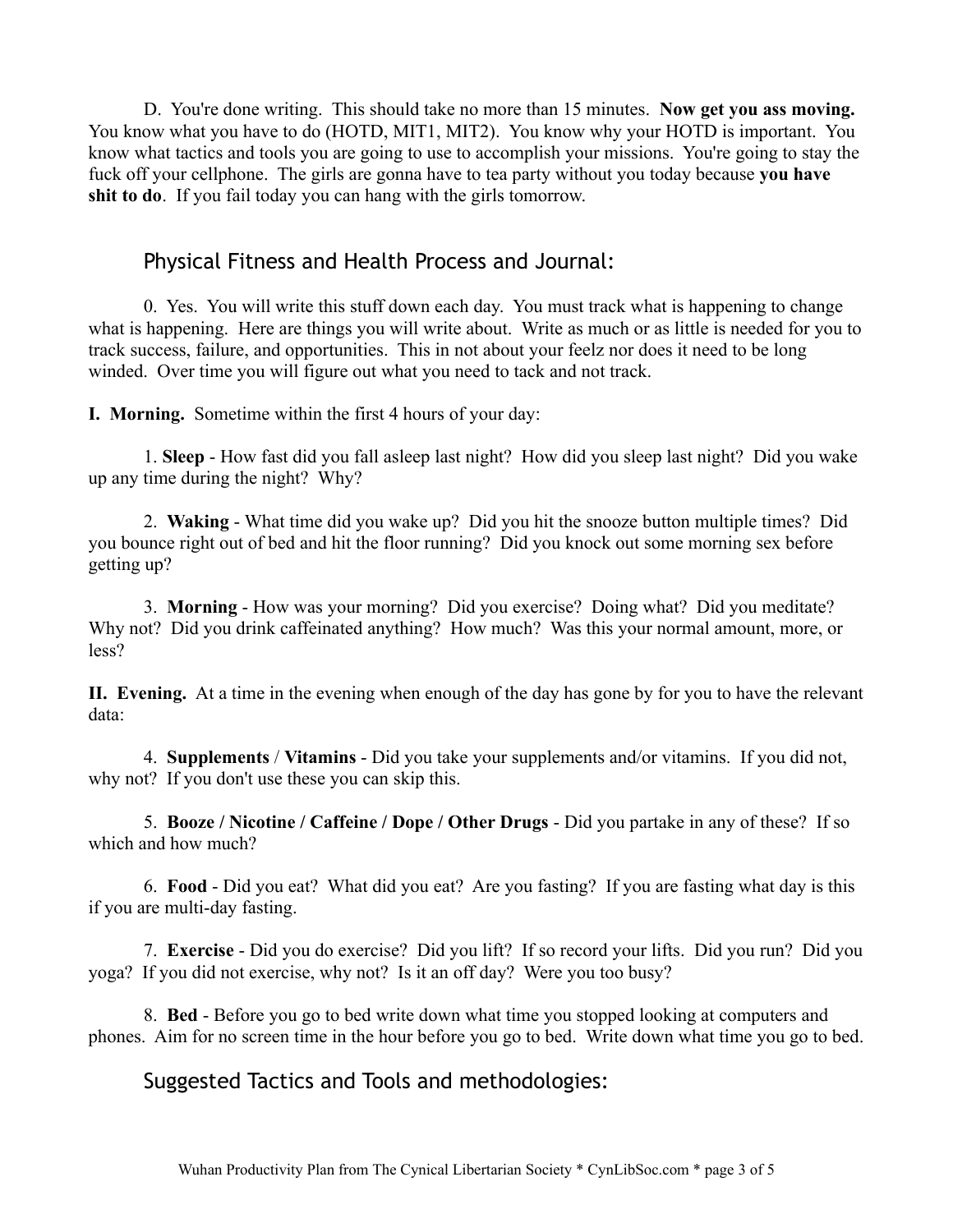1. Do the most time consuming task or the task your most dread first thing after you finish your journal. If there is something you really don't want to do getting that done first will lift the dread of doing it from the rest of your day.

2. Make sure your HOTD, MIT1, and MIT2 will fit in one day along with everything else you may have to do. Each of these don't have to be multi-hour projects. MIT2 can be something important with only a small amount of time required. Such as pay rent or fill up gas tank. Attempting to overachieve will result in failure. Think large and realistic.

3. Factor in time each day for exercise/training and relaxation/recharging.

4. When possible use systems not goals. Your HOTD, MIT1, and MIT2 should support your systems, they should not be goals in and of themselves. **System** = write for 2 hours every day. **Goal** = write a book. **Systems are superior.**

5. Asses the risk, estimate the worst-case outcome and if you can handle that, go for it. The more you roll the dice the better your decision making will become.

You can find the most recent version of this document here:

<http://cls.link/wuhanplan>

You're welcome.